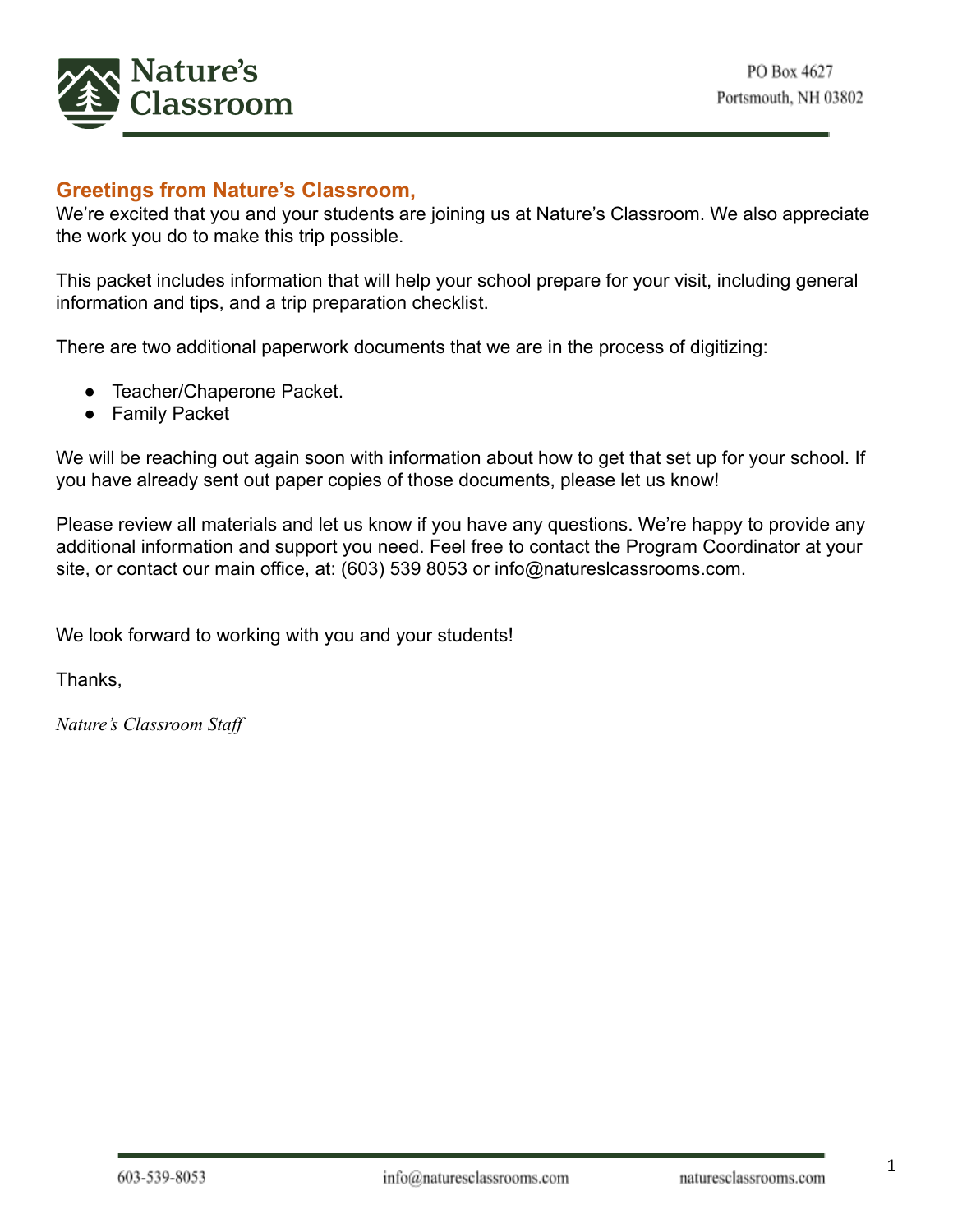

# Nature's Classroom Locations

| Location         | <b>Host Site</b>        | <b>Address</b>                            |
|------------------|-------------------------|-------------------------------------------|
| Freedom, NH      | Camp Cody               | 9 Cody Rd, Freedom, NH 03836              |
| Ocean Park, ME   | Ocean Wood Camp         | 17 Royal St, Ocean Park, ME 04063         |
| Groton, MA       | Grotonwood Camp         | 167 Prescott St, Groton, MA 01450         |
| Yarmouthport, MA | Camp Wingate Kirkland   | 79 White Rock Rd, Yarmouth Port, MA 02675 |
| Lakeside, CT     | Camp Washington         | 190 Kenyon Rd, Lakeside CT 06758          |
| Andover, CT      | Channel 3 Kids Camp     | 73 Times Farm Rd, Andover, CT 06238       |
| Ivoryton, CT     | <b>Incarnation Camp</b> | 253 Bushy Hill Rd, Deep River, CT 06417   |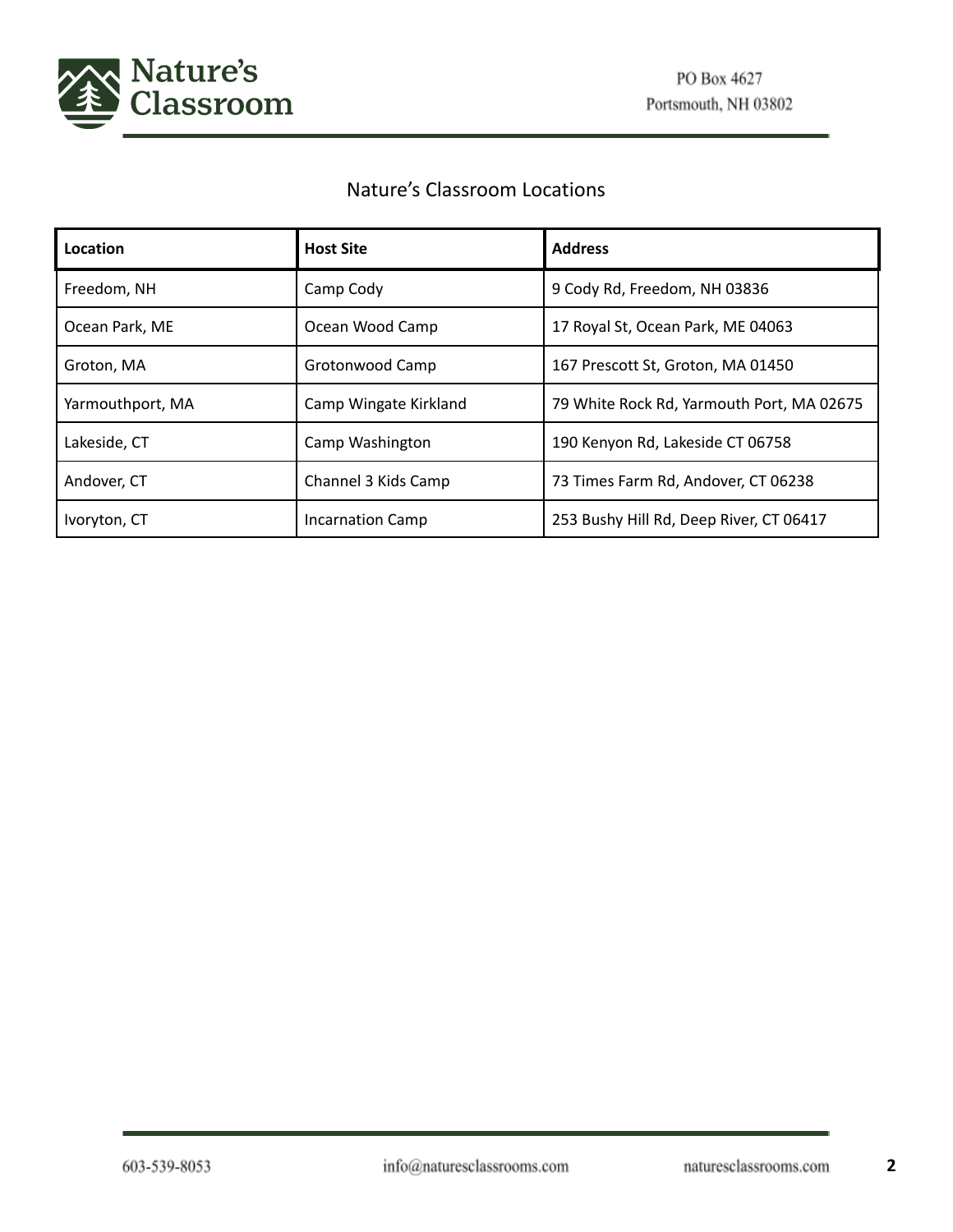

#### **Overview of the Program**

Nature's Classroom is a residential outdoor education program that focuses on science, social and emotional learning, engineering skills, and teambuilding. Our lessons are standards-aligned and each program is customized to support student learning in the classroom. Hands-on lessons focus on building critical thinking skills and exploring the connections between the natural and human-made world.

We work with each school group to personalize and design a program that best fits the needs of the group. Each program is rooted in the following components: Field Group, Class Choice, Large Group Activities, Evening Programs, Meals, and Free Time.

Students at Nature's Classroom are always supervised by adults. Nature's Classroom staff are responsible for leading all day and evening activities. **Overnight cabin supervision and free time supervision are the responsibility of the school's chaperones and teachers** (unless other arrangements have been made). A medical staff member is available on-site 24 hours a day.

7:00 Wake up **7:30 Morning Meds 7:40 Set/ 8:00 Breakfast** 9:15 **Field Group or Large Group Activity** 11:30 Free Time **11:40 Set & Lunch Meds 12:00 Lunch** 1:15 **Class Choice** 2:45 Class Assignment/ Snack 3:00 **Class Choice** 4:30 Free Time **5:10 Set & Dinner Meds 5:30 Dinner** 6:45 **Evening Activity** 8:30 Quiet Sing Nighttime Meds **8:45 Back to Cabins**

Below is an example of a typical day: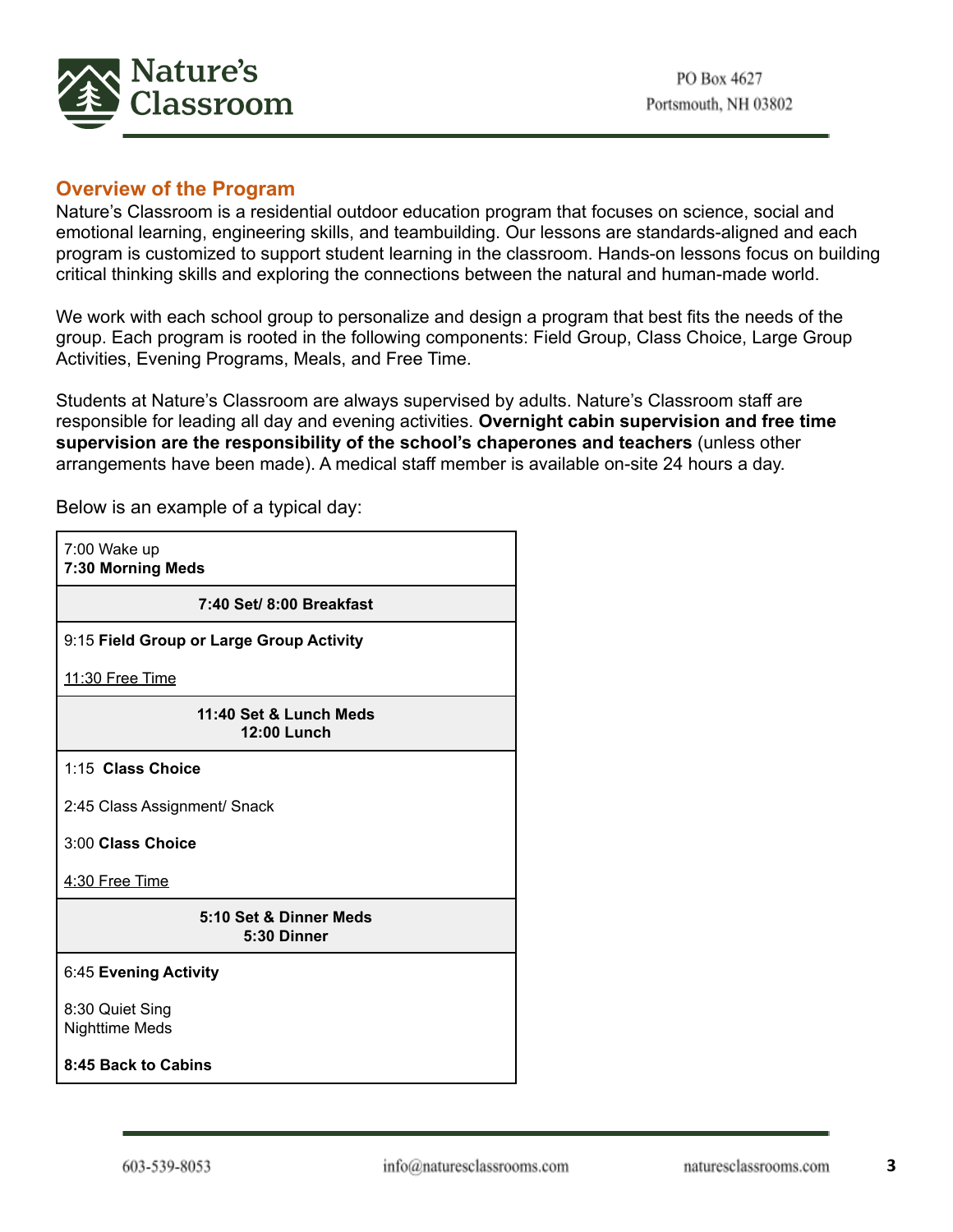

# **General Information**

#### **Teachers and Chaperones**

The school must provide chaperones and/or teachers at a ratio of *at least 1 adult:10 students*. *Chaperones and/or teachers at a ratio of 1 adult:8 students are complimentary.* Additional chaperones and/or teachers must pay a fee equal to 70% (percent) of the student cost. One-to-one aides will not be charged. The number of additional adults a school can bring depends on the space available in the cabins.

Chaperones can be high school students, college students, parents, and/or teachers depending on the school's wishes. However, all chaperones MUST be 18-years or older and meet any other school district guidelines.

Chaperones and/or teacher's primary responsibilities include overnight cabin supervision and transition/free time supervision. During the day, chaperones and/or teachers are more than welcome to join the Nature's Classroom activities. They can also relax around camp or use the wifi where available.

Nature's Classroom instructors and medical staff will handle most minor situations that arise, however, we may ask for teacher support regarding behavior situations, homesickness, medical issues, and other scenarios as needed.

Some private teacher accommodations are available upon request.

#### **Visitors and Guests**

We ask that parents who are not chaperoning do not visit their children. Visiting parents may not only distract their child but make others jealous or homesick as well. Students are not permitted to have cell phones at Nature's Classroom. This is to encourage them to enjoy life "unplugged", live in the moment, and appreciate their surroundings.

#### **Payment and Fees**

Two weeks before the trip, the Program Coordinator and the lead teacher will verify the number of students, adults, and services provided. In the event that the student or chaperone numbers increase from the number agreed to on the contract, the lead teacher must contact the Program Coordinator to confirm if additional space is available. Invoices will be sent out from Nature's Classroom New England business office and payment is due in full one week prior to your program start date, unless other arrangements have been made in advance. All student checks should be made payable to a school fund and the school should write a check made payable to "Nature's Classroom New England". We will not accept individual checks from the parents. Please mail all payments to:

**Nature's Classroom 9 Cody Road Freedom, NH 0386**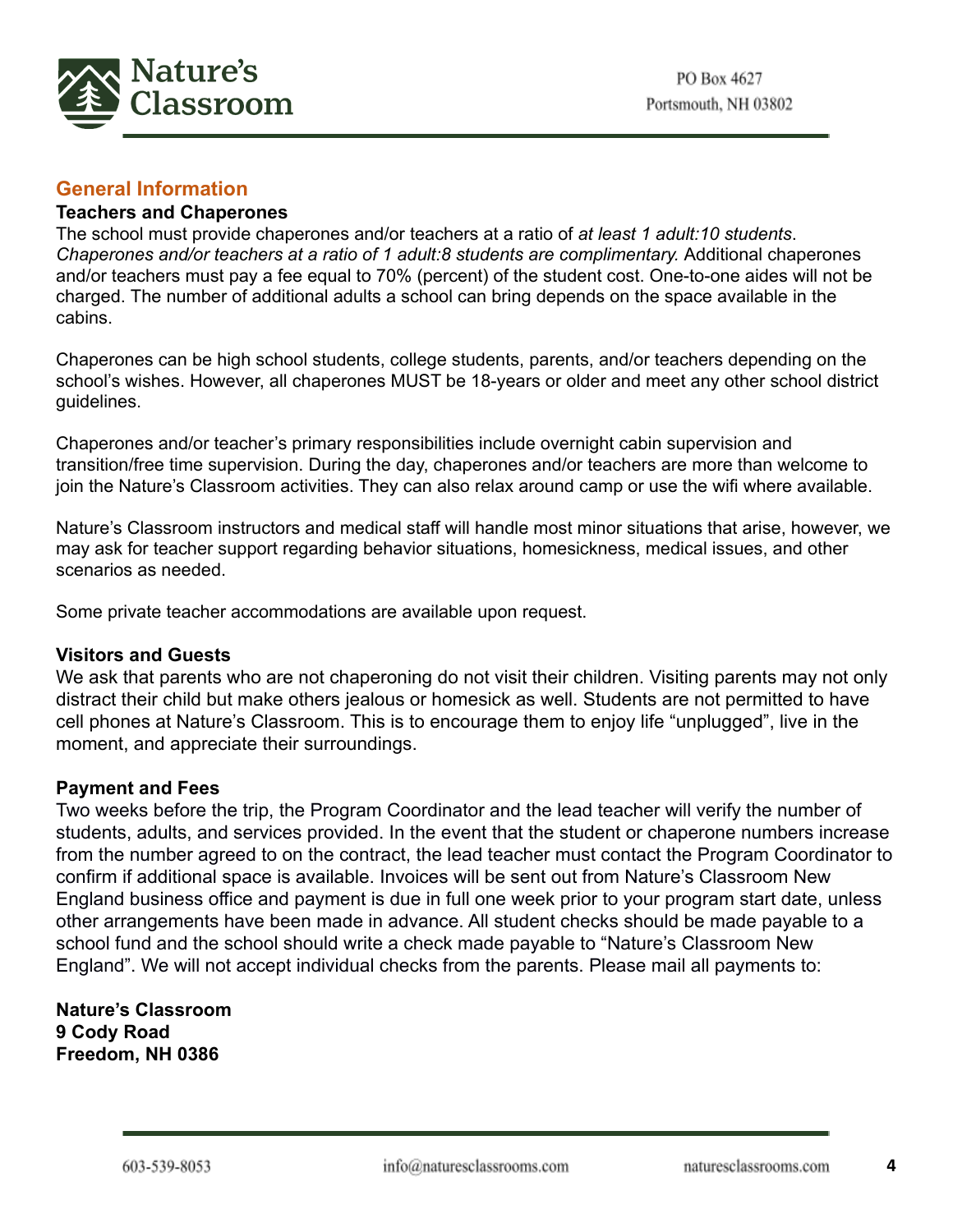

#### **Health Care**

#### **First Aid & Medical Staff**

All staff are trained in first aid and CPR. Nature's Classroom provides medical staff that is on-site 24/7. Our medical staff is there to support all students. If you have a student who requires 1:1 medical support, please provide a chaperone/teacher who can take on that role.

## **Food Allergies/Restrictions**

Each of our facilities can accommodate a number of food allergies, intolerances, restrictions, and preferences. Parents and chaperones will indicate any dietary needs in the planning packets. Please notify your Program Coordinator of all student, teacher, and chaperone allergies/restrictions *at least* one week prior to the trip.

*\*If you are aware of a student or students who have significant food restrictions, please contact your Program Coordinator as soon as possible so they can make necessary arrangements with their host site kitchen staff.*

#### **Emergency Medical Services**

Any accident, injury, or illness that is beyond the staff's level of training will be handled by a visit to the Emergency Room or Urgent Care center. A situation that is or might be life-threatening will be handled by calling the Emergency Medical Service (EMS) system 911. A teacher or chaperone must accompany the student to the hospital/doctor.

#### **Medications**

School teachers will **collect all student medications prior to departure**. Most teachers choose to collect them from families the morning of the trip, but you may choose to collect them earlier. Children are not permitted to keep medications on their person (unless a specific arrangement has been made between Nature's Classroom medical staff and the student's guardian). This includes prescription and over-the-counter medications (i.e. Tylenol, cough drops, Tums, etc). All medications need to be sent **in the original bottle/packaging with the Doctor's name, dosage, and usage instructions on the bottle/packaging**, if applicable. Parents place the bottle/package in a clear ziplock bag with their child's name and instructions for administration on it. Please check that all medications are turned in properly. All medications will be distributed by a qualified Nature's Classroom medical staff member.

#### **Chaperone Expectations**

As the lead teacher, you will also need to make sure that the teacher and parent chaperones attending the trip understand their role and responsibilities. This is especially important for parent/guardian chaperones who are not used to supervising other people's children on this scale.

You will need to make sure that the Chaperone Packet is fully read and completed by all chaperones attending the trip. We also suggest having a chaperone meeting prior to the trip where you can lay out expectations. If you would like, we would be more than happy to come to your school to run this meeting for your chaperones!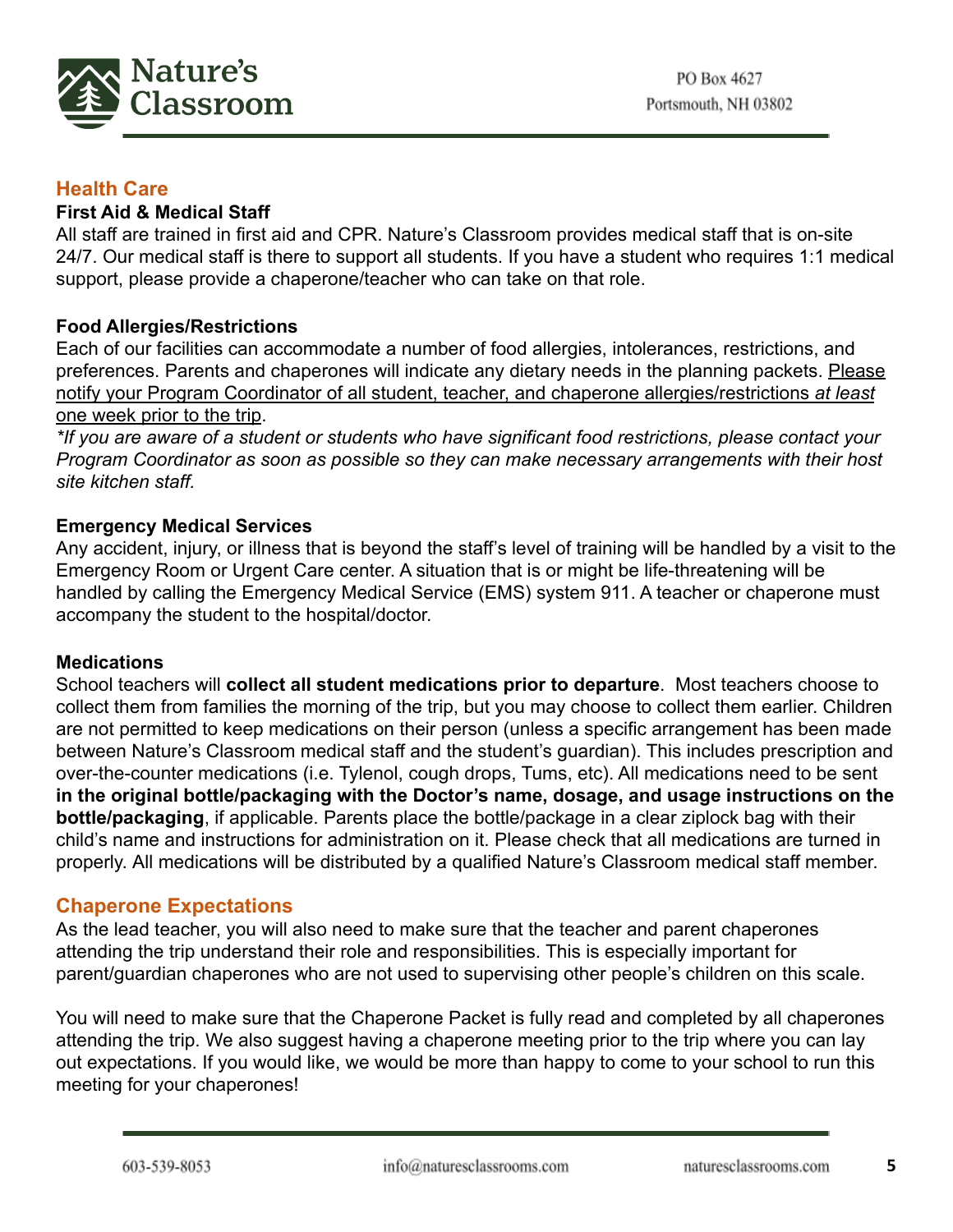

## **Behavior**

Below is a copy of Nature's Classroom Behavior Expectations. We require every student and their family to read the expectations and sign an acknowledgment statement.

Nature's Classroom is committed to providing a safe, positive experience for all students. As part of the Nature's Classroom community, students are expected to be familiar with and follow Nature's Classroom behavior expectations. Students who are unable to follow them may be disciplined and sent home at the discretion of the school. Parents/Guardians are then expected to pick up their child. Please discuss these expectations with your child prior to the field trip.

- Students must remain with their group and Nature's Classroom instructor or teacher/chaperone at all times. Students should never be alone in camp or leave the property alone.
- Students must remain in the cabins with chaperones after lights-out.
- Students may not have in their possession any prohibited items (please review the Packing List to view the complete list).
- All medications should be given to the school teacher or Nature's Classroom medical staff.
- Students are asked to take care of the property and report any damages.
- Students should use any equipment for its intended purpose and in a safe manner.
- Physical fighting or altercations are not tolerated at Nature's Classroom and may result in immediate separation or dismissal without refund of tuition.
- Bullying is not tolerated at Nature's Classroom and all suspected bullying instances will be dealt with firmly and may result in immediate separation or dismissal without refund of tuition.
- All school rules will be enforced at Nature's Classroom.

#### **Helpful Planning Tips**

- Please try to have at least one chaperone bring a vehicle on the trip (this can be useful in a variety of situations).
- The cost we have quoted you does not include the bus fees. Be sure to include this before you inform families of the final cost.
- Set the deadline for student and chaperone paperwork to be turned in at least one month prior to the trip. You will need to use those documents to collect some information that we need two weeks prior to the trip.
- Thoroughly check that all student and chaperone paperwork is complete participants cannot be on-site without it. If we find missing information/signatures on arrival day, teachers will need to call families to get the missing information.
- If parents misplace the Packing List or Family Packet, they can access those at naturesclassrooms.com
- **We encourage you to set up both a parent and student information session for the students coming on the trip. A member of Nature's Classroom will present information and answer both parent, student, and teacher questions. It is a good idea to do this several months prior to the trip**.
- If you have parent chaperones coming on the trip as well, we would be happy to give a chaperone presentation. We will go over chaperone duties and responsibilities, and give tips for having a successful trip!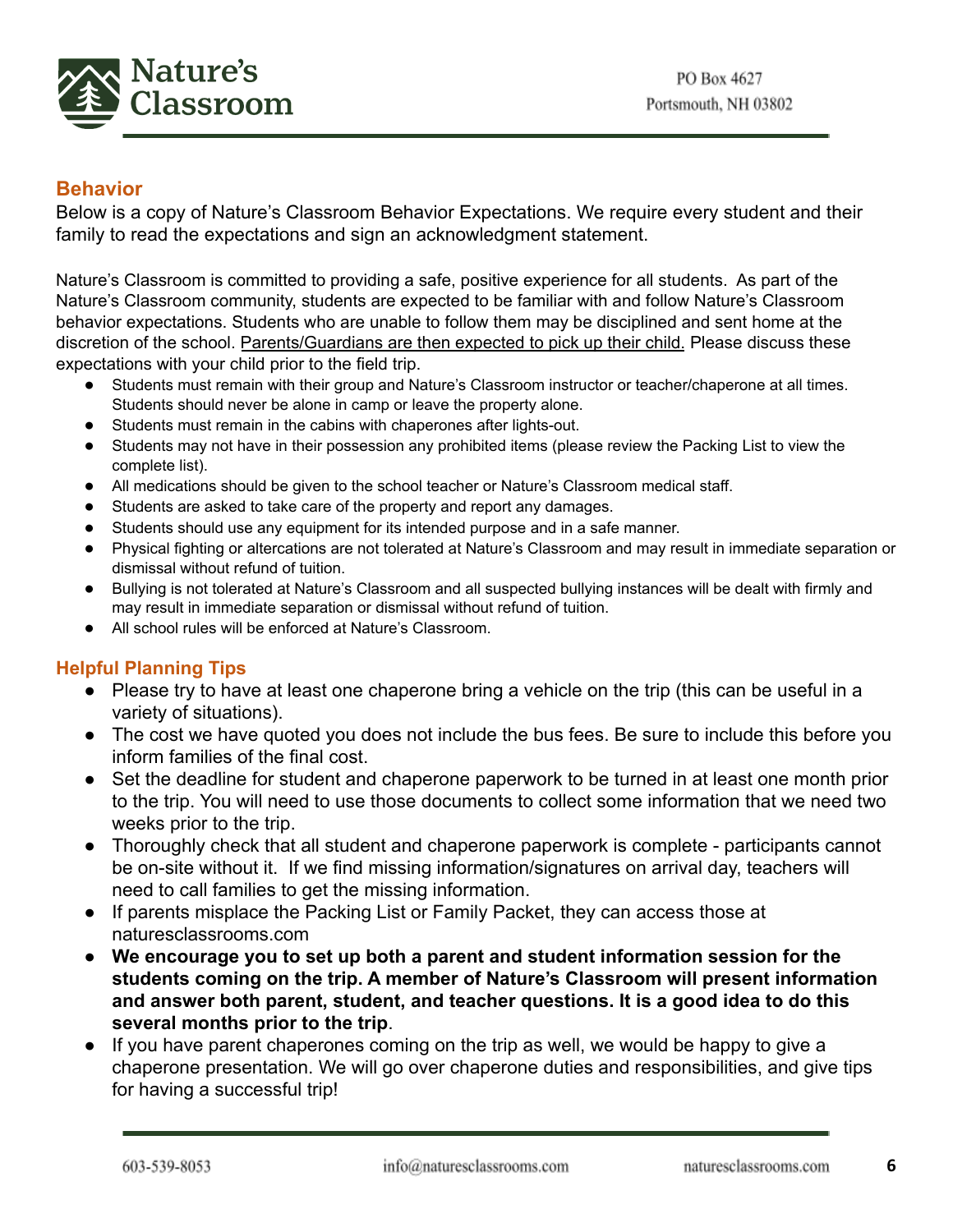

## **Trip Preparation Checklist**

#### **Up to 2-6 months prior to the trip (the first steps):**

- ❏ Trip dates set and the deposit sent to Nature's Classroom.
- ❏ Designate a lead teacher who will be the main point of contact between the school group and Nature's Classroom.
- ❏ Arrange transportation (Reserve buses).
- ❏ Inform parents, students, and the school nurse of the experience.
- ❏ Work with your Program Coordinator to set dates for the Parent and Student information presentations.
- ❏ Begin chaperone recruitment, 1:10 ratio. Remember male-to-female ratios depending on student gender ratios.
- ❏ Determine the actual cost to the students (account for bus costs, additional chaperone costs, fundraising, etc).
- ❏ Email the Chaperone Packet (using our new online program) to all teacher and parent chaperones.
- ❏ Email the Family Packet (using our new online program) to all students.
- $\Box$  Set due dates for paperwork and money to be turned in.
- ❏ Arrange PCR and rapid tests.

#### **4-6 weeks prior to the trip:**

- $\Box$  Begin working with the Program Coordinator to create the program schedule.
- ❏Collect and organize any student and teacher/chaperone paperwork that was not completed electronically. Please alphabetize forms by last name (have separate sections for students and teacher/chaperones), and check paperwork for missing signatures / incomplete information.
- ❏Work with your school nurse (if you have one), and relay *major* health, behavioral, and/or dietary concerns to the Program Coordinator or the medic at your site.
- ❏Contact the Program Coordinator with an updated student count with gender ratios. They will then confirm the number of field groups and tell you what cabins you will be staying in.
- ❏Assign students to field groups and cabin groups (Your Program Coordinator will send you a document to create these lists, and they may also ask for students to be assigned to separate dining table groups).